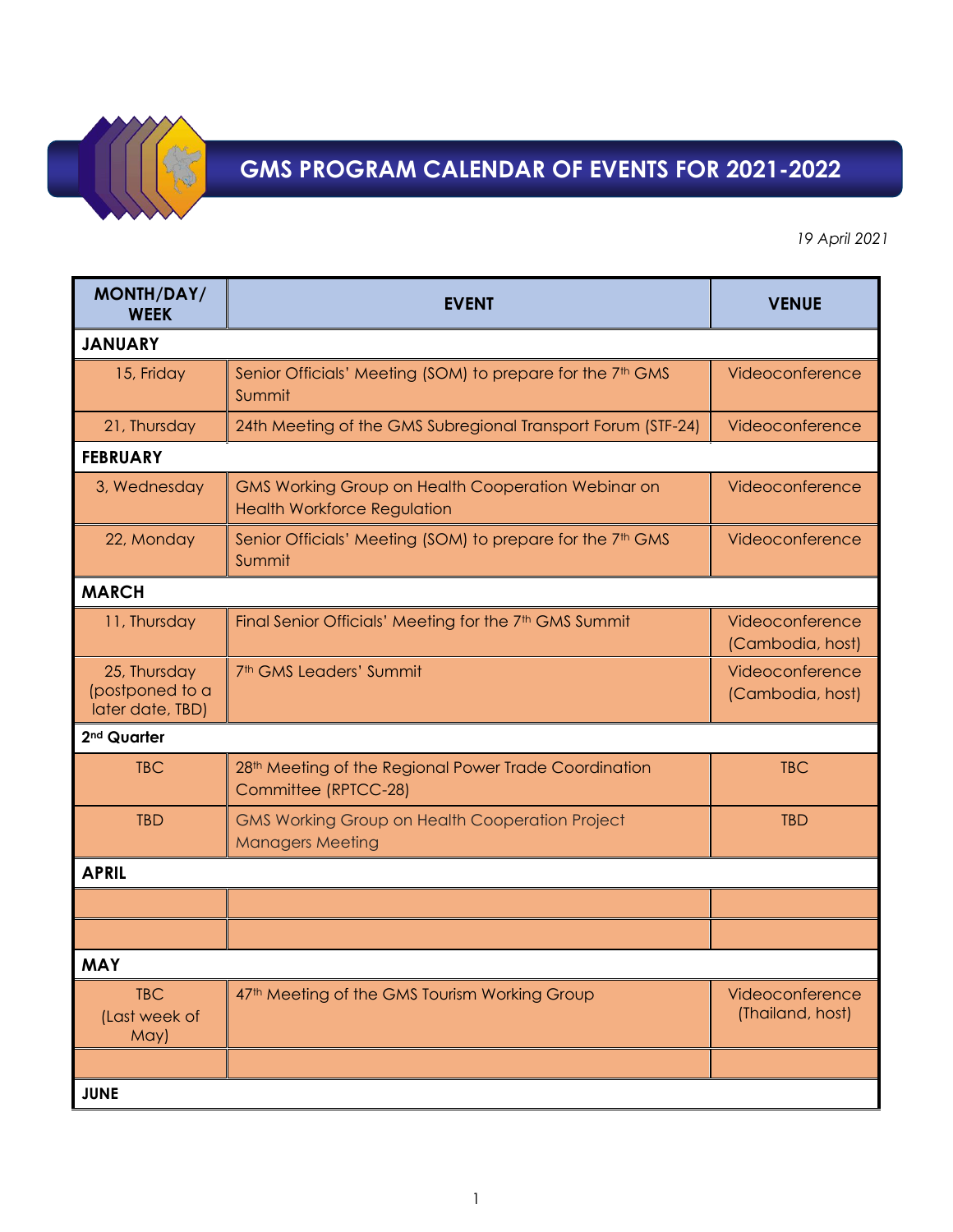| <b>MONTH/DAY/</b><br><b>WEEK</b> | <b>EVENT</b>                                                               | <b>VENUE</b>                        |  |  |
|----------------------------------|----------------------------------------------------------------------------|-------------------------------------|--|--|
|                                  |                                                                            |                                     |  |  |
|                                  |                                                                            |                                     |  |  |
| 3rd Quarter                      |                                                                            |                                     |  |  |
| <b>TBC</b>                       | 25th Annual Meeting of the GMS Working Group on<br>Environment (WGE AM-25) | <b>TBC</b><br>(Lao PDR, host)       |  |  |
| <b>TBC</b>                       | 17th Meeting of the Working Group on Agriculture (WGA-17)                  | <b>TBC</b><br>(Myanmar, host)       |  |  |
| <b>TBD</b>                       | 5 <sup>th</sup> Meeting of the Urban Development Working Group             | <b>TBC</b><br>(Lao PDR, host)       |  |  |
| <b>JULY</b>                      |                                                                            |                                     |  |  |
|                                  |                                                                            |                                     |  |  |
|                                  |                                                                            |                                     |  |  |
| <b>AUGUST</b>                    |                                                                            |                                     |  |  |
|                                  |                                                                            |                                     |  |  |
|                                  |                                                                            |                                     |  |  |
| <b>SEPTEMBER</b>                 |                                                                            |                                     |  |  |
| <b>TBD</b>                       | 12 <sup>th</sup> Economic Corridors' Forum                                 | TBD (Viet Nam,<br>host)             |  |  |
| 4 <sup>th</sup> Quarter          |                                                                            |                                     |  |  |
|                                  |                                                                            |                                     |  |  |
|                                  |                                                                            |                                     |  |  |
| <b>OCTOBER</b>                   |                                                                            |                                     |  |  |
|                                  |                                                                            |                                     |  |  |
|                                  |                                                                            |                                     |  |  |
| <b>NOVEMBER</b>                  |                                                                            |                                     |  |  |
| <b>TBC</b>                       | 48 <sup>th</sup> Meeting of the GMS Tourism Working Group (TWG-48)         | Videoconference<br>(Viet Nam, host) |  |  |
|                                  |                                                                            |                                     |  |  |
| <b>DECEMBER</b>                  |                                                                            |                                     |  |  |
| <b>TBD</b>                       | 7 <sup>th</sup> GMS Leaders' Summit                                        | Videoconference<br>(Cambodia, host) |  |  |
| <b>TBD</b>                       | 24th Ministerial Conference (MC-24)*                                       | Videoconference<br>(Lao PDR, host)  |  |  |